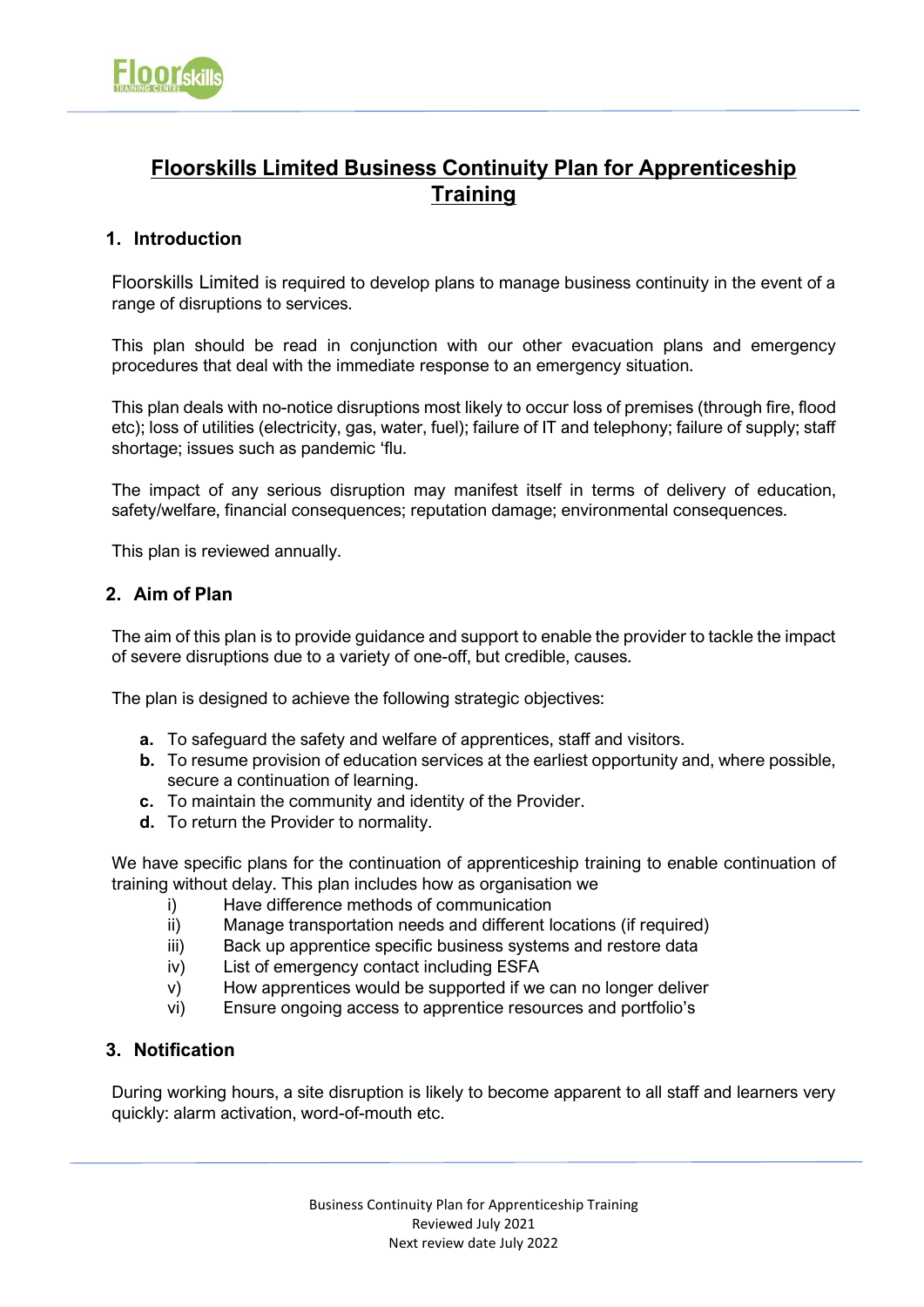

Outside working hours, a site disruption may be notified by the emergency services to the Provider's Managing Director.

### **4. Plan Implementation**

The responsibility for implementing this plan lies with the Managing Director or, if not available, other designated senior member of staff.

## **5. Initial Actions and Emergency File**

Evacuation is dealt with in the Provider's Emergency Evacuation Plan

Upon activation of this plan, the Provider Managing Director, or his/her nominated deputy, will form a Business Continuity Management Team (BCMT) with responsibilities as listed in Item 7.

The primary objective of the BCMT is to manage the developing situation and minimise harm and danger to:

- Learners
- Staff
- Visitors to the provider
- Building, contents, and other assets and
- The Provider's ability to provide education

Emergency files will be stored in the Administrator's office, student reception and Managing Director's office

The files should contain the following items:

- A copy of this plan
- A copy of the Provider's evacuation and contingency plan
- Site plans
- Any other critical items

Up-to-date contact information for parents/carers will be available via any internet enabled computer.

The file should be taken out of the Provider building by the nearest person, only if safe to do so.

The emergency file will be checked termly for accuracy of information by the Administrator.

#### **6. Assessment / Containment**

As soon as practicable, the BCMT will meet to consider what resources are available to continue normal business as far as possible. Potential resources are: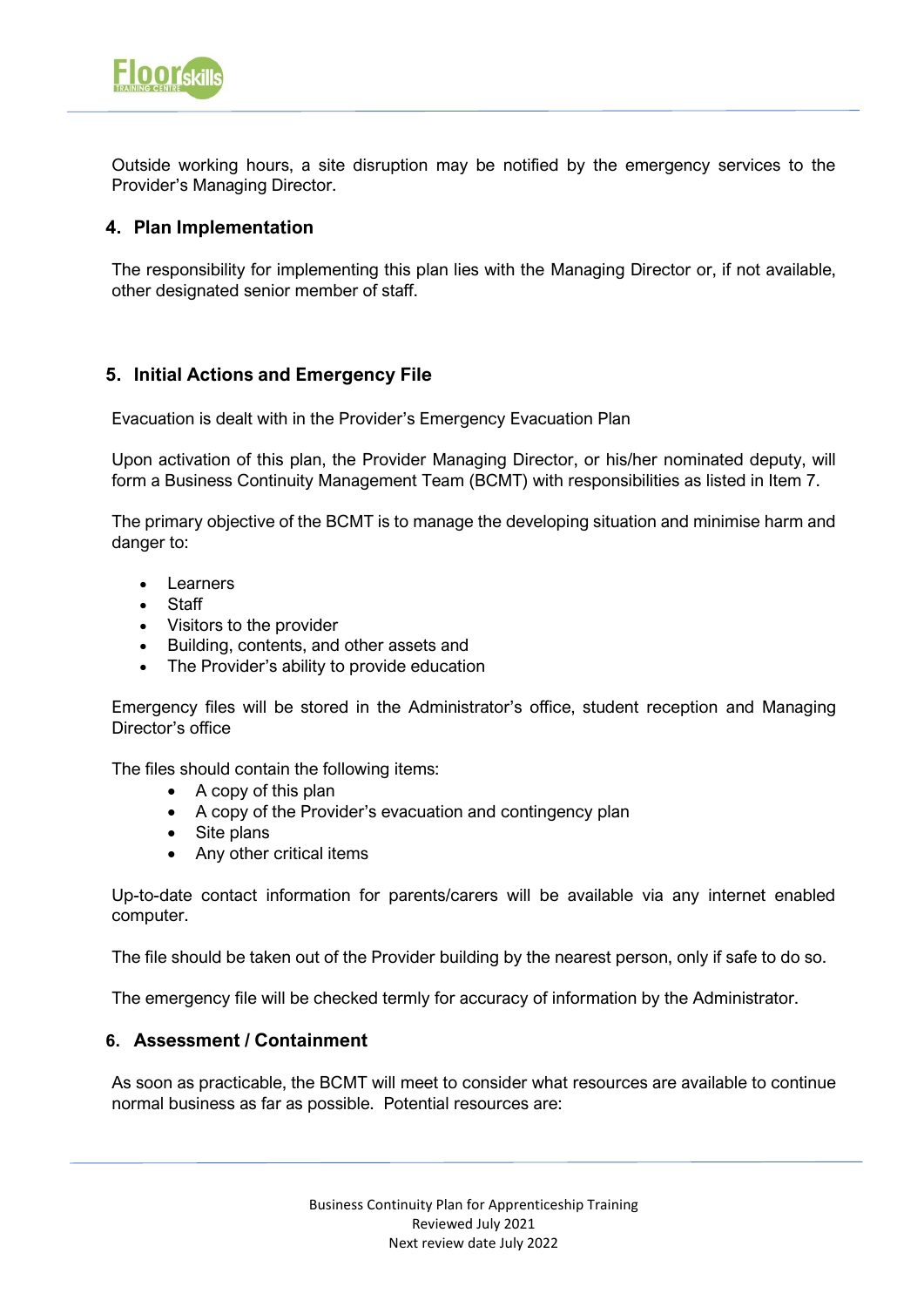

- Staff, vehicles, equipment still at the scene
- Staff, vehicles, equipment located elsewhere
- Current IT and telephony capability

If the disruption has resulted in the loss of the Provider site, the BCMT meeting should be held at.

The Limes Country Lodge Hotel Forshaw Heath Ln, Earlswood, Solihull B94 5JZ.

## **7. Roles and Responsibilities**

Functional roles include, but are not limited to the following (dependant on resources available, individuals may be called upon to fulfil more than one role):

Incident Officer: Managing Director

- Chair Team meetings
- Co-ordination of the response
- Liaise with DFE/ LADO (Local Authority Designated Officer)
- Allocate resources.
- Be prepared to answer questions from the media
- Responsible for deciding whether or not staff should be sent home

Staff and Communications Officer: Administrator

- Meet and greet emergency services as they arrive, with a floor plan of the building, if possible.
- Ensure all significant occurrences and decisions are recorded, together with reasons for decisions made.
- Provide clerical and practical assistance to the Incident Officer.
- (Immediate!) Instruct staff not to leave the rendezvous point until told to do so.
- Liaison between Emergency Team and staff.
- Imparting factual information to staff.
- Liaison with SCC Corporate Communications, Somerset Direct.
- Agree key information to be given to learners by class teachers.

Welfare: Training Manager

- Ensure all learners, staff and visitors are safe and accounted for.
- Marshalling of learners, staff and visitors at the evacuation rendezvous point.
- Arranging for transfer of everyone to place of safety.
- Arrange for warm, dry shelter for everyone in the short term.
- Deal with immediate welfare matters: distress, injuries, domestic responsibilities, etc.
- Co-ordinate the sending home of learners and immediate care of those whose parents cannot be readily notified.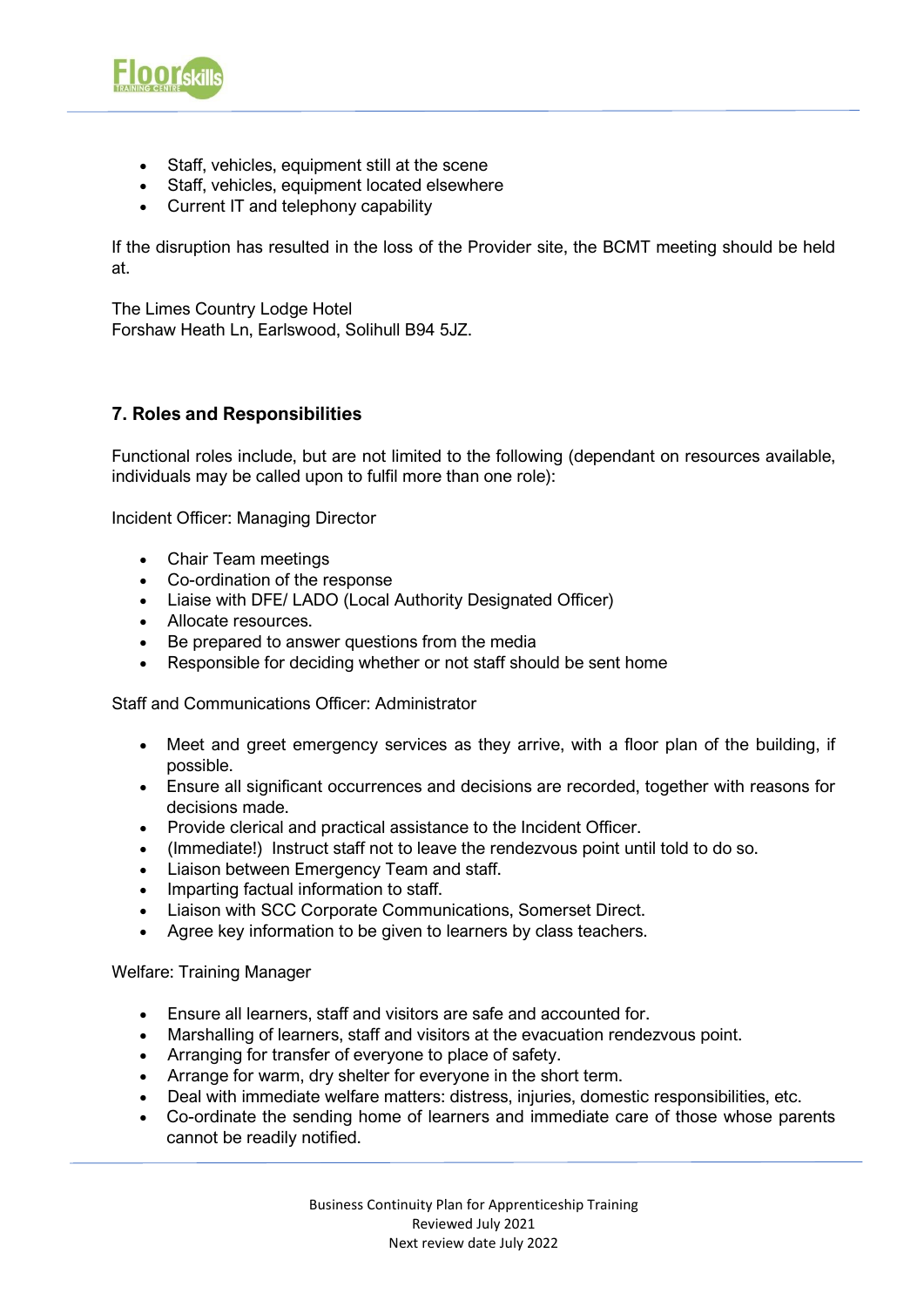

Premises: Administrator, supported by Managing Director

- Building security
- Turn off gas, electricity etc, if this can be done safely
- Salvage of critical documents/equipment if this can be done safely
- The nominated person should be in possession of a list of critical items
- Signs and notices for doors/boundaries
- Liaison with neighbours
- Identification/transfer to alternative premises

Continuity and Recovery: Managing Director

- Arrange for opening up of alternative premises
- Co-ordinate fitting out with furniture and equipment
- Liaise with our insurance companies
- Liaise with DFE/ ESFA relationship manager as necessary

Data Recovery: External IT Support (See 8.4)

• Organise the retrieval and restore of data from back up tapes/systems

#### **8. Potential Disruptions**

#### **8.1 Loss of Premises**

Describe premises location in relation to floodplain, neighbouring properties and risk to fire and flood.

#### **8.2 Loss of Utilities/ICT:**

| <b>IUtilities/ICT</b> | Name of Supplier | Telephone Number |
|-----------------------|------------------|------------------|
| Electricity           | Via Landlord     |                  |
| Gas                   | Calor            |                  |
| <b>Water</b>          | Via Landlord     |                  |

#### **8.3 Virtual Teaching:**

If there is a serious disruption to education work can still be submitted by learners and accessed by teachers via normal e-mail addresses

#### **8.4 Loss of Communication**

In the event of total loss of telecommunication mobile phones can be used until phone system is repaired /replaced

#### **Computers:**

In the event of replacement computers being required the Provider will contact main suppliers and assess which contractor can replace equipment at the quickest/cheapest rate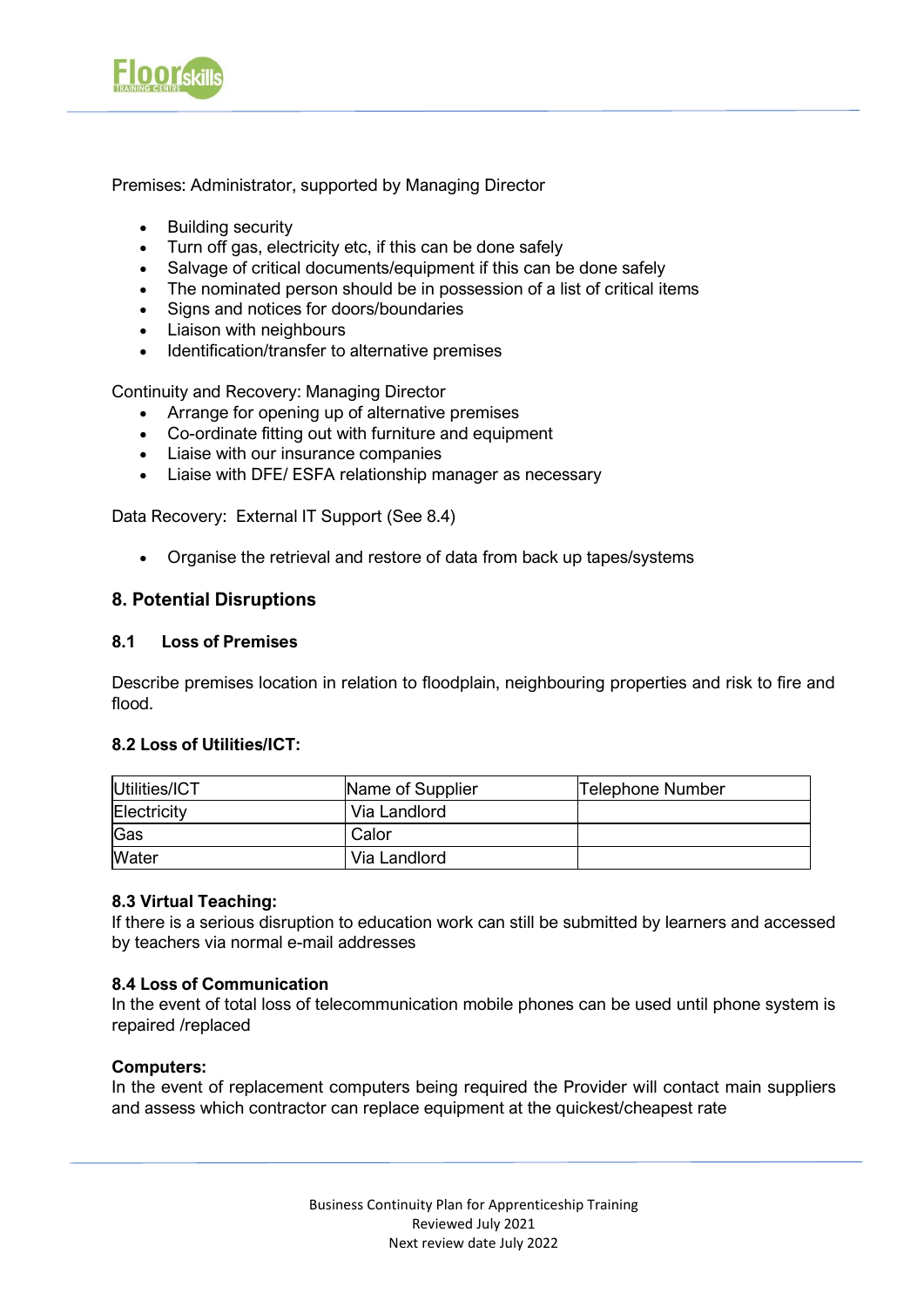

Internet Access and IT Support: Provided by BT

### **8.5. Back up**

Dropbox backup holds all data. In the event of total loss, it will be necessary to restore data from the last backup. Data on servers is separately backed up daily and stored in the cloud.

#### **8.6 Staff Shortage**

The most likely scenarios involving a significant loss of staff are:

Outbreak of disease (e.g., influenza pandemic) Fuel Shortage Industrial action

In all of these events, there is likely to be a period of notice in which arrangements may be made to mitigate the effects:

#### **8.6.1 Epidemic/Pandemic - Refer to Covid Assessment and Response Plan**

Provider Pandemic Manager: Matthew Bourne and Deputy: Emma Bourne

An influenza pandemic or similar occurrence may jeopardise staffing levels, directly though staff illness, or indirectly through fear of infection or through caring responsibilities for sick relatives.

What the Provider's pandemic manager should do:

It is essential that information is disseminated about how to identify symptoms of flu and what to do in the event of a member of staff becoming ill with suspected flu.

Download the latest information for staff to prevent the spread of infection and in what circumstances they might need to close.

#### **8.6.2 Fuel**

In the event of a widespread fuel shortage, options will include Increased use of.

- Public transport
- Car sharing
- Walking or cycling

When information indicates that a fuel shortage is expected, a list of staff living remotely from their place of work and with particular difficulties in accessing any of the above options will be compiled.

#### **8.6.3 Industrial Action**

As far as possible, without attempting to influence staff members' legal right to take industrial action, managers should try to estimate the proportion of staff that may be available to work in order to plan work in accordance with priorities.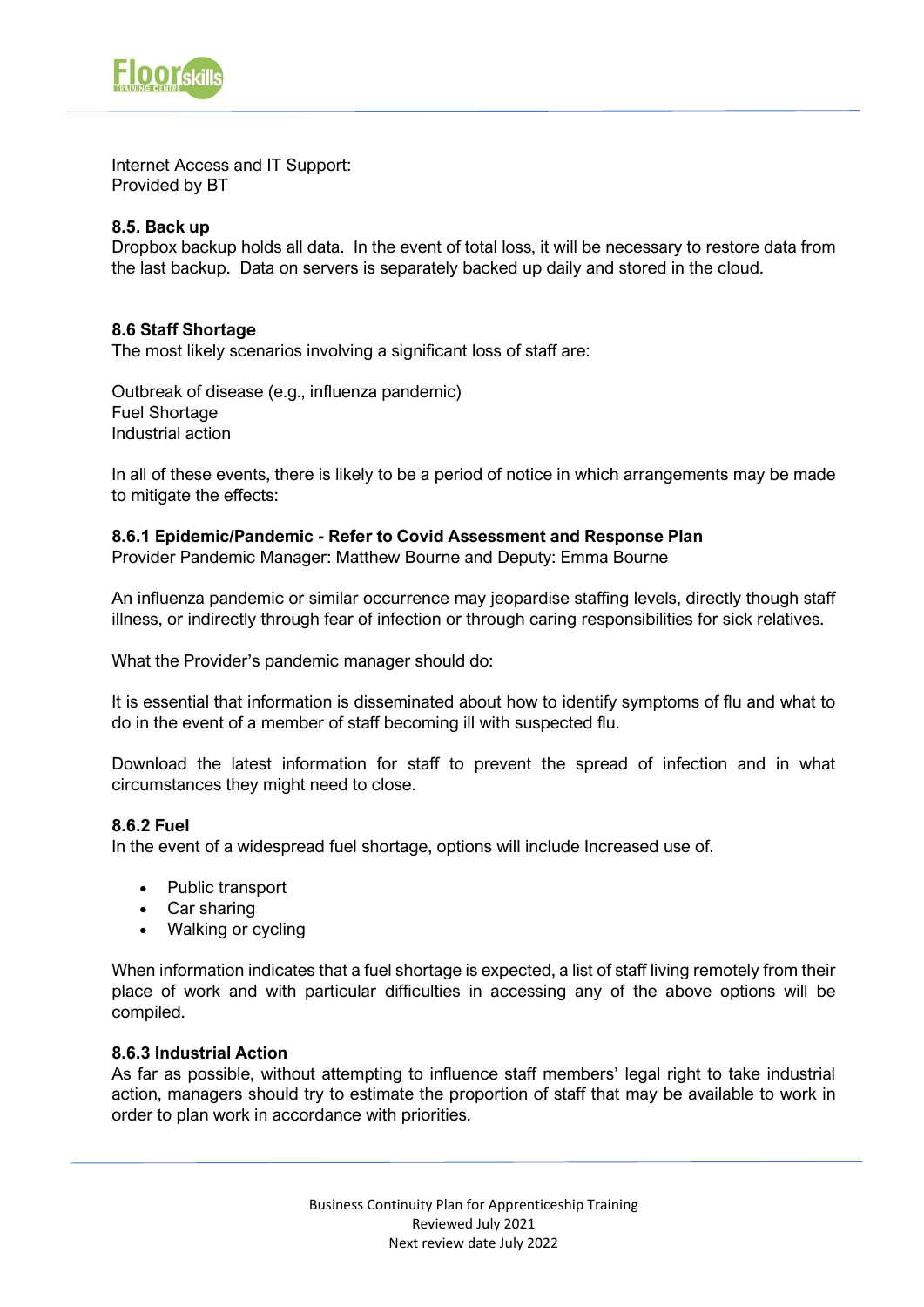

#### **9. Recovery**

Long-term recovery may be affected by decisions made during the assessment/ containment phase, so recovery issues should be taken into account by the BCMT from the outset. Dependent on the nature of the incident recovery may take months or even years to achieve (for instance if a full rebuild is required after a fire, or if injuries or deaths occur) and will include ways of keeping the Provider community together during any period of dispersion or commemorating the event on anniversaries.

## **10. Continuity of Apprenticeship Training**

All Floorskills Training staff, learners and apprentices are asked to ensure that they read and understand the contents of this plan and that they remain aware of its contents in order toact and respond accordingly.

## **Continuity of learning key considerations**

Supporting System Training for staff and apprentices on the use of continuity of learning systems to ensure true continuity and accessibility.

#### **Ensuring Accessibility**

Not all apprentices may have access to the Internet, phone lines, TV gradio at the same time, or at all, during a prolonged closure or absence. Therefore, it is important to offer a variety of methods of distance learning. Floorskills will ensure materials will be provided in alternative formats, when necessary.

#### **Tools to support the continuity of learning**

Our apprenticeship training is delivered through a blended approach, and this provides a level of flexibility and a number of options to ensure the relevant training continues to be delivered to our apprentices. The methods of training include face to face Floor laying workshops and practical delivery, virtual, directed and supervised learning activities, webinars, onlinecoaching, telephone coaching, set reading and feedback, work-based learning assignments and work- based assessments.

Teaching and learning sessions at the face-to-face workshops are delivered by our tutors and we have additional staff in each subject specialism which allows for contingency if there is a delay in their arrival, sickness, holiday or incident which prevents a tiefrom reaching the training venue.

Where necessary, and when a workshop is impacted by adverse weather, we can run additional training interventions virtually. We can follow up with additional virtual webinars and peer learning sessions to complete the training.

We have central training venue (Solihull HQ) but options available including thirdparty venues and employer locations for some elements of training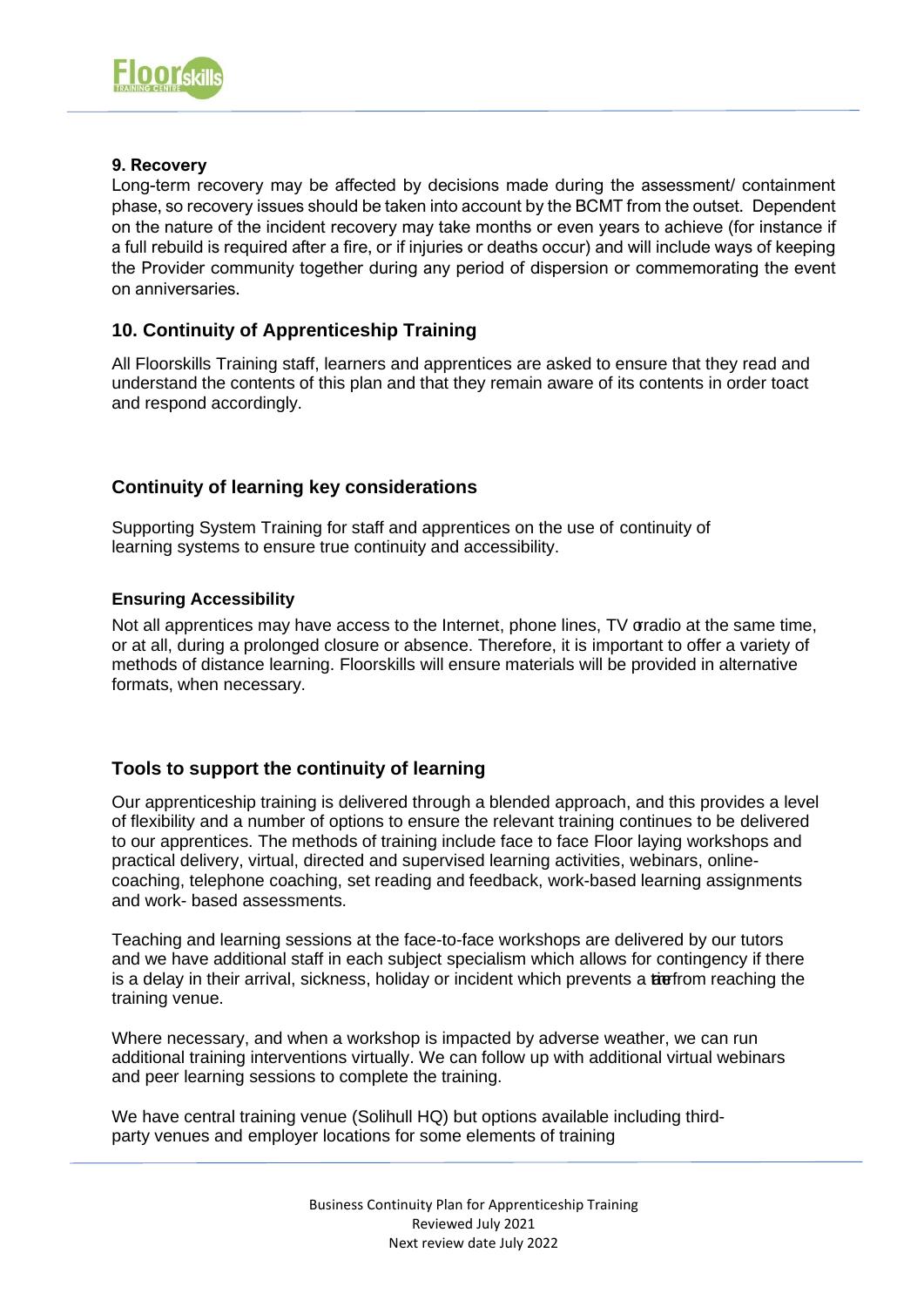

The following list also includes a range of tools and modalities for facilitating distance learning, including those with no, some, or great levels of technological sophistication.

- 1. Instructional Packs. Each standard has a series of resources which compliment virtual delivery, and the tutors will use these to support either face to face or virtual teaching and learning sessions.
- 2. Tutor/Learner Check-ins and Tutorials: A variety of technologies (telephone,email, web conferencing, VLE) can be used to facilitate one-on-one, or tutor-and-class interaction or lesson delivery between apprentices and tutors
- 3. Telephone and Video Calling. Tutors can hold group and individual discussions, or teach lessons, with apprentices in a secure and private setting.
- 4. Email. Use existing email service provider to send, receive, and track messages. In the event this service provider is not operating, response teams can use other online systems to communicate and share resources, such as Zoom, Microsoft Teams and OneDrive.
- 5. Online Portfolio. Use the online portfolio (Aptem) to send messages and alerts to apprentices with regards to teaching, learning and assessment sessions or additional information about their apprenticeship
- 6. Social Media. Many apprentices, employers, parents, and staff use social media on a daily basis, but it can also serve as a vehicle to send announcements about lessons, staff absences, and other information related to continuity of learning. Private Floorskills Training groups within social media can be useful during both short- and long-term closures, particularly because they are easy to access on different devices, including mobile phones, tablets, and computers.

#### **Coursework and Examinations**

Floorskills is required to keep copies of all essential coursework and examination results ina fireproof safe, or a second (electronic) copy off site, to ensure that no essential information is lost in the event of a disaster. Course teams will meet as soon as possible to consider the effect of the disaster on apprentice's coursework and examination entry. This information will be disclosed to the Examinations Officer, who will liaise with and be advised by the Awarding Organisations.

Apprentices will be offered individual advice sessions with a member of staff to discuss their concerns about the effects of the disaster on their work and any extra measures (advised by the Awarding Organisations) which are required to enable them to complete the apprenticeship successfully.

Our E-portfolio – Aptem back up apprentice work daily and meets GDPR requirements. Apprentices can access e-portfolio ongoing via mobile / computer both remotely and online.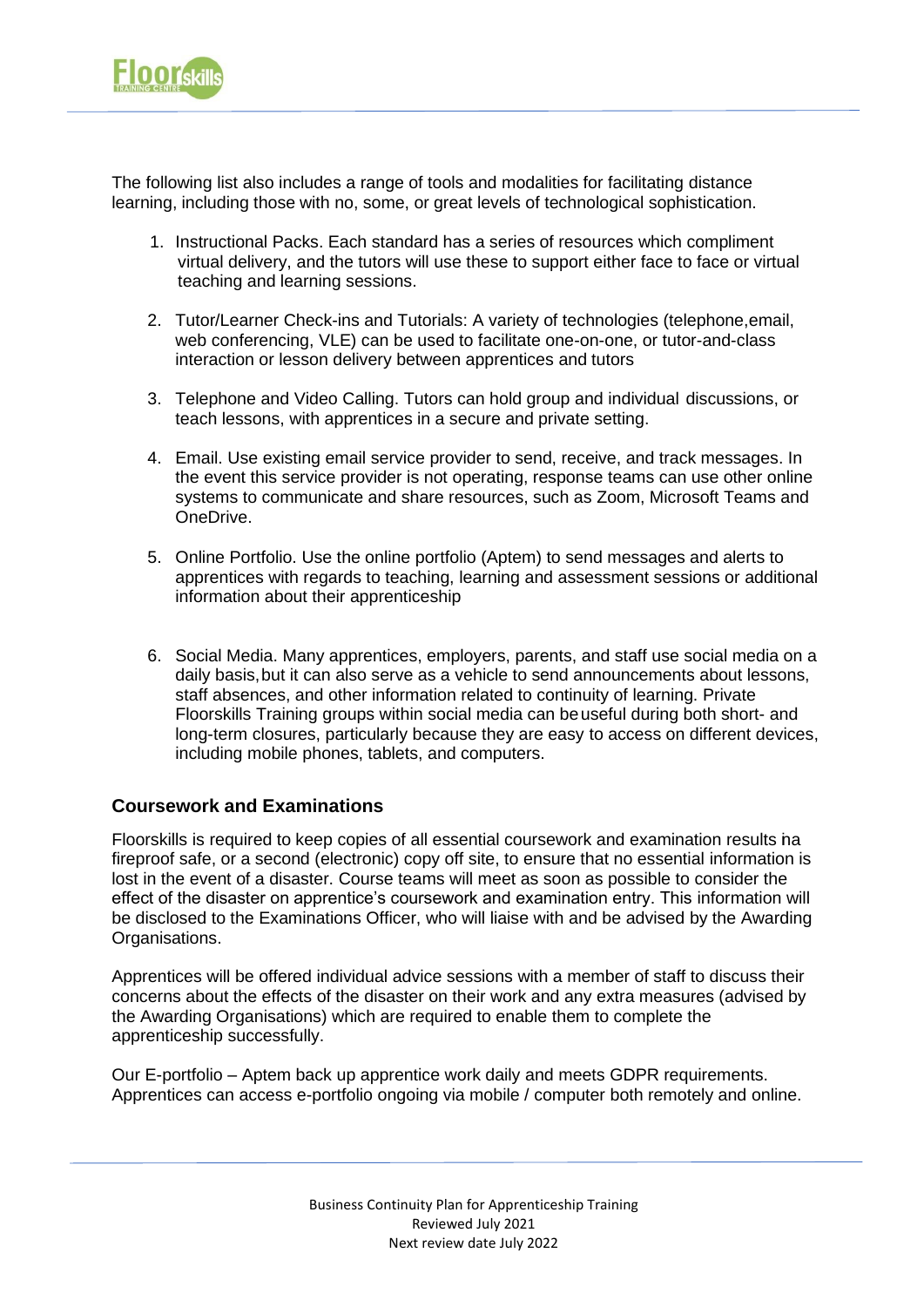

## **Communication channels**

Through our training systems and available communication channels we have the following options to communicate with Floorskills Training staff, our apprentices and employers: our VLE, Online Portfolio, e-mail, by telephone and by our designated Twitter and 'Facebook' groups. We also have employer contact details for each employer involved in our apprenticeships.

We use Dropbox and secure shared drives for internal, organisational collaboration and storing of relevant programme data which is also backed up every 24-hours and can be accessed remotely aswell as on-site.

## **Extra Travel Costs**

If apprentices have to pay extra travel costs to attend another site, then arrangements will be made to provide assistance with these costs. The General Manager will calculate the additional cost involved and arrange to make payments to apprentices on a case-by-case basis.

## **System enabled contingencies**

Daily back-up of our business-critical systems occurs ensuring restoration of data can be achieved

The other IT systems that we use such as OneDrive, drop box, and Moodle for organisational collaboration and storing of relevant data is stored outside of the business and is also backed up every 24-hours, which minimises risk.

#### **Loss of Funding**

In the event of loss of funding, Floorskills would immediately contact the ESFA to plan the continuous training of apprentices with the minimum amount of disruption to the apprentice as possible. Floorskills has additional links with other training organisations within the same sector areas who would be approached for support and strong links with EPAO organisation. We would ensure that learners and the receiving training organisation(s) (as approved by the ESFA) had full access to the learning resources, online portfolios, including exported portfolios where appropriate.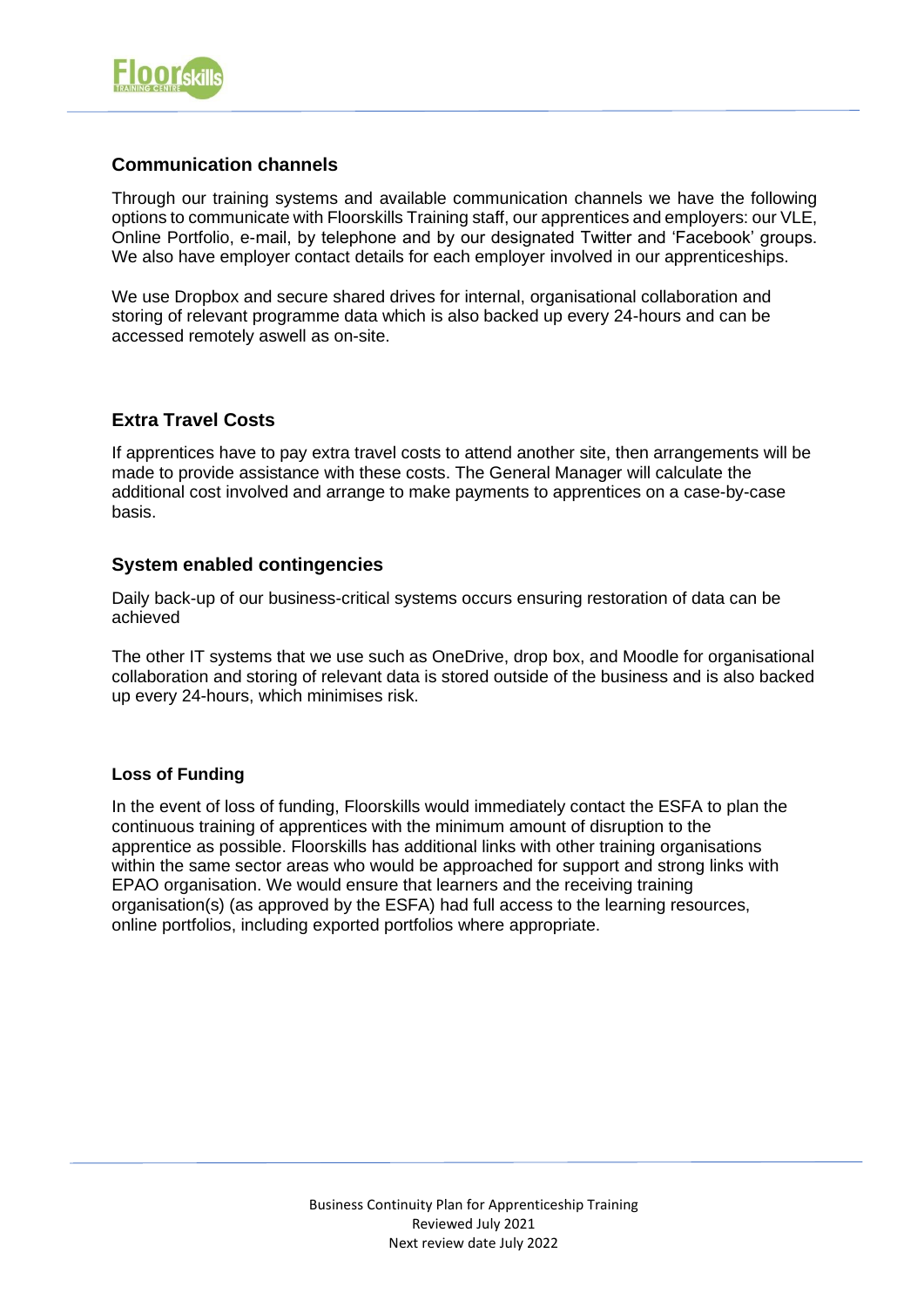

This section contains the contact details that are essential for continuing the operation of the organisation.

#### **A. Staff**

| <b>Name</b> | <b>Job Role</b>    | <b>Telephone</b><br><b>Number</b> | E-mail                 |
|-------------|--------------------|-----------------------------------|------------------------|
| Matt Bourne | Director           | 01564 703900                      | matt@floorskills.co.uk |
| Emma Bourne | General<br>Manager | 01564 703900                      | emma@floorskills.co.uk |

# **Key Suppliers**

| <b>Supplier</b> | <b>Provides</b>  | <b>Telephone</b> | <b>E-mail / Address</b>                           |
|-----------------|------------------|------------------|---------------------------------------------------|
| <b>ESFA</b>     | <b>Funding</b>   | 0370             | DE.servicedesk@education.gov.uk                   |
| (General        | Stakeholder      | 2670001          |                                                   |
| Number)         |                  |                  | <b>Education and Skills Funding Agency (ESFA)</b> |
|                 |                  |                  | enquiry form - Customer type - DFE Online         |
|                 |                  |                  | <b>Forms</b>                                      |
|                 |                  |                  | Department for Education                          |
|                 |                  |                  | <b>Piccadilly Gate</b>                            |
|                 |                  |                  | <b>Store Street</b>                               |
|                 |                  |                  | Manchester                                        |
|                 |                  |                  | <b>M1 2WD</b>                                     |
|                 |                  |                  |                                                   |
|                 |                  |                  | <b>ESFA Relationship Manager: Alan Sweeney</b>    |
|                 |                  |                  | Alan.sweeney@education.gov.uk                     |
|                 |                  |                  |                                                   |
| <b>NOCN</b>     | Awarding         | 0300             | nocn@nocn.org.uk                                  |
|                 | Organisation     | 9991177          |                                                   |
| Chief           | <b>End Point</b> | 07966155786      | info@chiefassessments.co.uk                       |
| Assessments     | Assessment       |                  |                                                   |

## **Key Customers**

| <b>Customer</b>              | Service / goods used | <b>Telephone</b>              | E-mail                                                      |
|------------------------------|----------------------|-------------------------------|-------------------------------------------------------------|
| Learners and<br>employers if | Training             | Calendars<br>will list who is | Calendars will list who is<br>booked in and contact details |
| affected                     |                      | booked in                     |                                                             |
|                              |                      | and contact                   |                                                             |
|                              |                      | details                       |                                                             |

# **Utility Companies**

| Utilities/ICT | Name of Supplier        | Telephone Number |
|---------------|-------------------------|------------------|
| Electricity   | Via Landlord - Becketts | 01564 823402     |